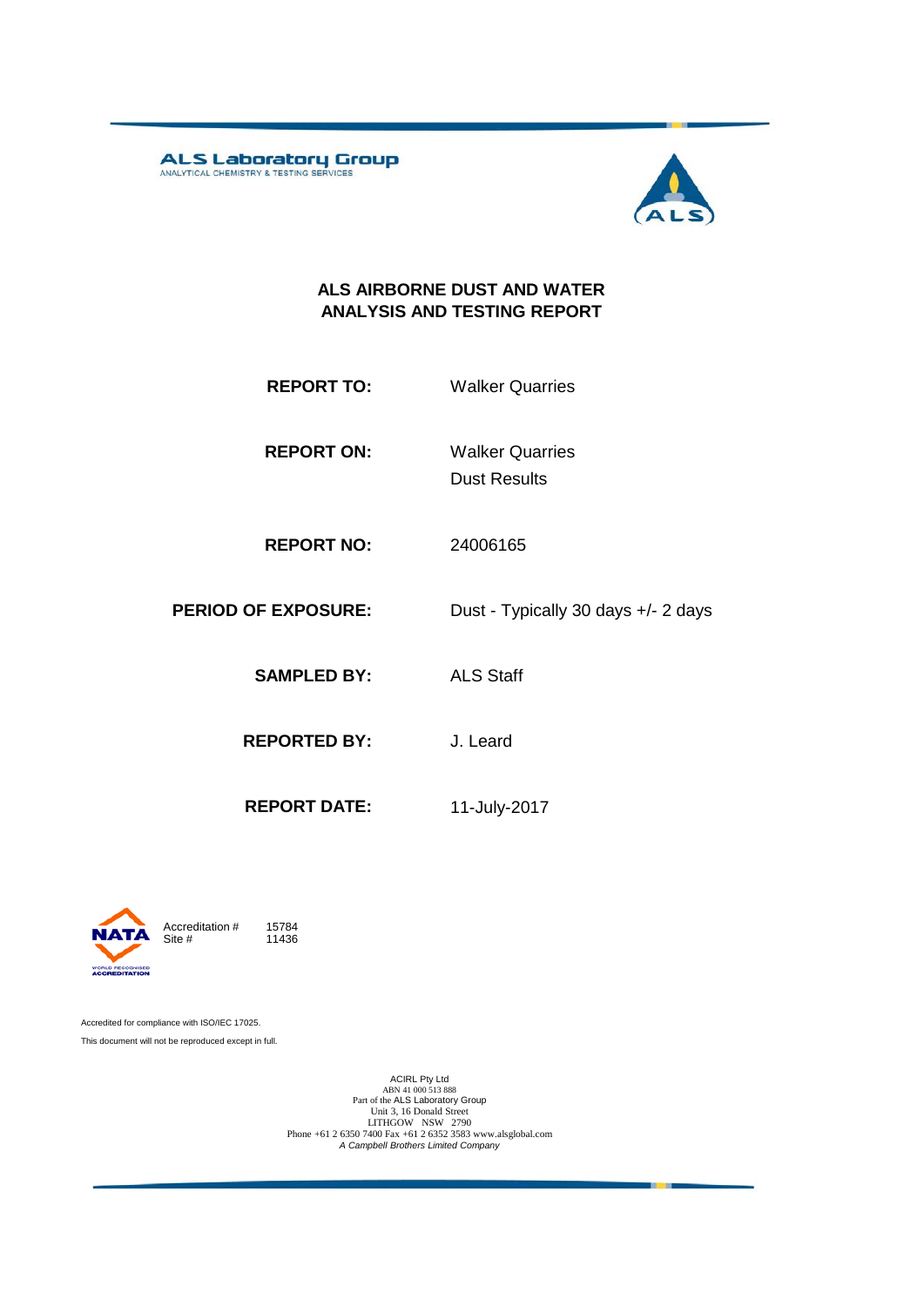# **ALS AIRBORNE DUST ANALYSIS AND TESTING REPORT**



## **WALKER QUARRY**

Month Jul-17<br>Date Replaced 5/06/2017 Date Replaced 5/06/2017<br>Date Collected 5/07/2017 Date Collected

### **DUST DEPOSITION RESULTS**

(g/m²/month)

| GAUGE NO.<br><b>INSOLUBLE SOLIDS</b> |              | *COMBUSTIBLE MATTER | **ASH  |  |
|--------------------------------------|--------------|---------------------|--------|--|
| <b>DG#1</b>                          | < 0.1        | < 0.1               | < 0.01 |  |
| DG#2                                 | 1.6          | 1.0                 | 0.6    |  |
| <b>DG#3</b>                          | 0.2          | 0.1                 | 0.1    |  |
| <b>DG#4</b>                          | Inaccessible |                     |        |  |

No. of days exposed: 30

\* Result Calculated \*\* Incombustible Matter Analysed in accordance with AS3580.10.1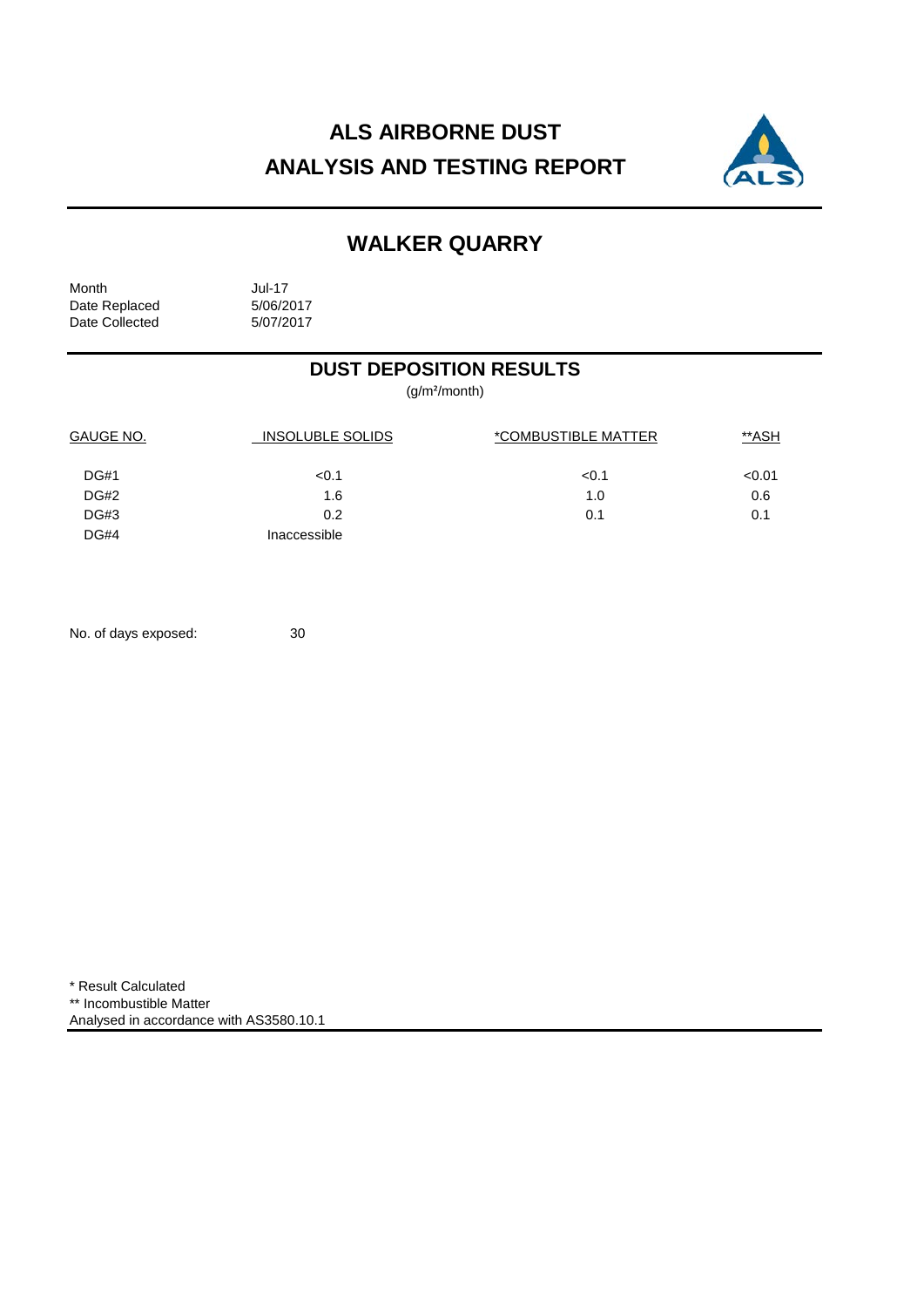# **ALS AIRBORNE DUST ANALYSIS AND TESTING REPORT**



### **WALKER QUARRY**

| Month          | Jul-17    |
|----------------|-----------|
| Date Replaced  | 5/06/2017 |
| Date Collected | 5/07/2017 |

#### **DUST GAUGE OBSERVATION**

| <b>GAUGE</b> | <b>ANALYSIS OBSERVATIONS</b>                                                                 |  |
|--------------|----------------------------------------------------------------------------------------------|--|
| <b>DG#1</b>  | Clear, coarse brown dust                                                                     |  |
| <b>DG#2</b>  | Slightly cloudy, insects, organic matter, fine brown/black dust<br>& coarse brown/black dust |  |
| DG#3         | Clear, insects, fine brown dust & coarse brown/green dust                                    |  |
| <b>DG#4</b>  | llnaccessible                                                                                |  |